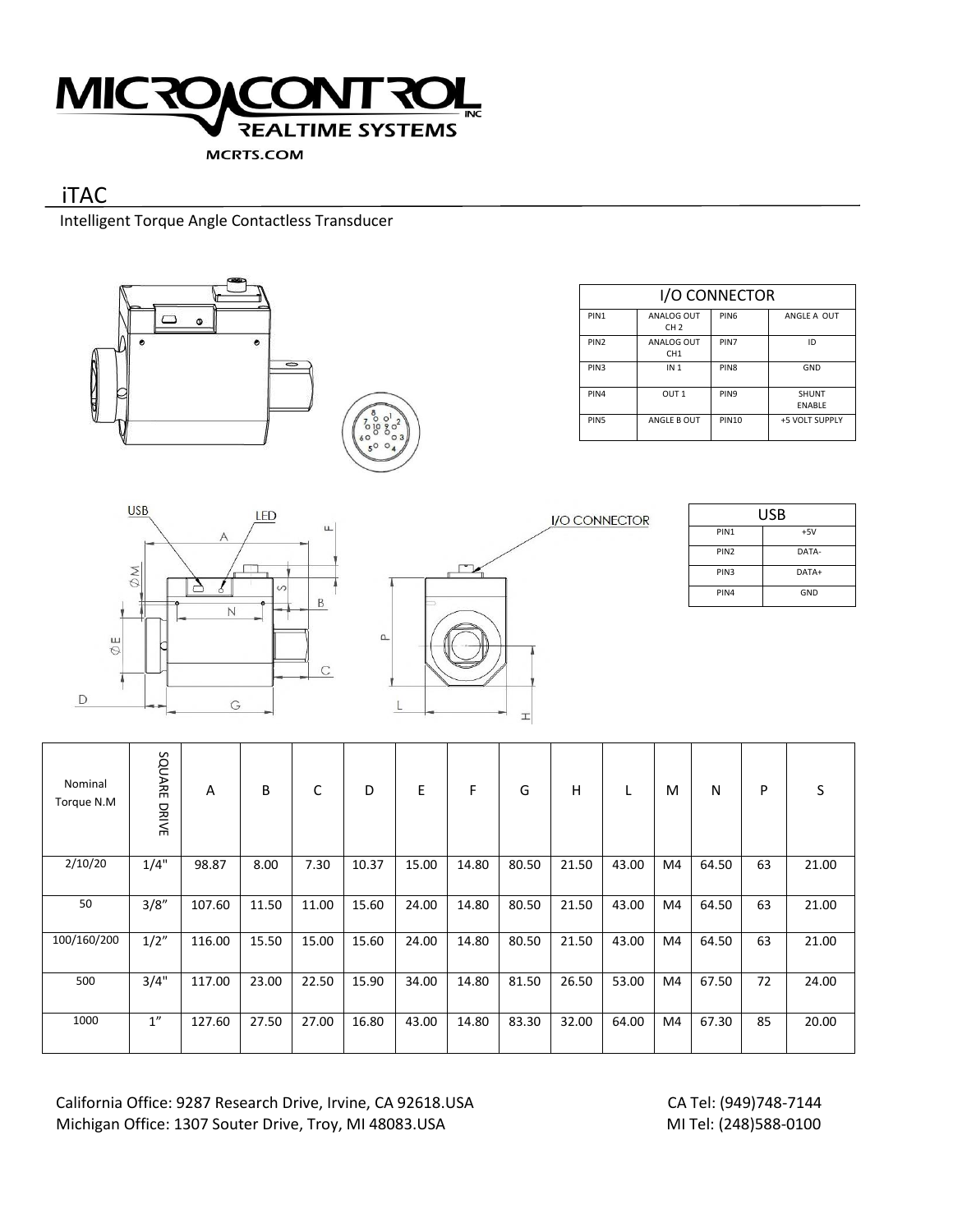

#### **MCRTS.COM**

# iTAC

Intelligent Torque Angle Contactless Transducer

## **Specifications**

| <b>USB Data</b>                                  |                 |
|--------------------------------------------------|-----------------|
| Ch1 Full Scale Torque Value                      | 12 Bit Digital  |
| Ch2 Torque Value x 3 (Maximum 1/3 of Full Scale) | 12 Bit Digital  |
| Angle CW and CCW                                 | 32 Bit Digital  |
| Sample Rate                                      | 4000 Sample/Sec |

| <b>ELECTRICAL VALUES I/O Connector</b>              |                                  |
|-----------------------------------------------------|----------------------------------|
| Rated Supply Voltage Range (pin 10)                 | 4.5-7 VDC                        |
| Power consumption                                   | < 1 W                            |
| Output Voltage at Full Scale Torque (CH1 pin 2)     | $±$ 4.5 V                        |
| Output Voltage at 1/3 Full Scale Torque (CH2 pin 1) | $±$ 4.5 V                        |
| Output Impedance                                    | 1 K Ohm                          |
| Voltage output for rated torque Ch1: (pin 2)        | 4.5 Volts, Shunt output 1.60 VDC |
| Voltage output for 1/3 of rated torque Ch2: (pin 1) | 4.5 Volt, Shunt output 4.50 VDC  |
| Shunt Enable: (pin 9)                               | 5 V DC                           |
| Digital Input: (pin 3)                              | 5 V DC                           |
| Digital Output: (pin 4)                             | 5 V DC                           |
| Angle A Output: (pin 6)                             | CW Lead                          |
| Angle B Output: (pin 5)                             | <b>CW Trail</b>                  |
| ID and Sensor Calibration Data: (pin 7)             | I/O 5 Volt                       |

### **Angle Measurement Optical Encoder**

| Output with external circuit                                              | Quadrature Open Collector |
|---------------------------------------------------------------------------|---------------------------|
| Pull-up resistor at user side                                             | 2 K Ohm to 5 V level      |
| Resolution for encoder disk with 720 increments<br>3/4",1",1.5" Drive     | 0.125 Degree              |
| Resolution for encoder disk with 360 increments<br>1/4", 3/8", 1/2" Drive | 0.250 Degree              |

| <b>Environmental Condition</b>                   |             |                                   |
|--------------------------------------------------|-------------|-----------------------------------|
| Operating temperature range                      | $(0-60)$ °C |                                   |
| Rated temperature range                          | $(0-60)$ °C |                                   |
| $\cdot$ $ \cdot$ $\cdot$ $\cdot$ $\cdot$ $\cdot$ | .           | _ _ _ _ _ _ _ _ _ _ _ _ _ _ _ _ _ |

California Office: 9287 Research Drive, Irvine, CA 92618.USA CA Tel: (949)748-7144 Michigan Office: 1307 Souter Drive, Troy, MI 48083.USA MITEL: (248)588-0100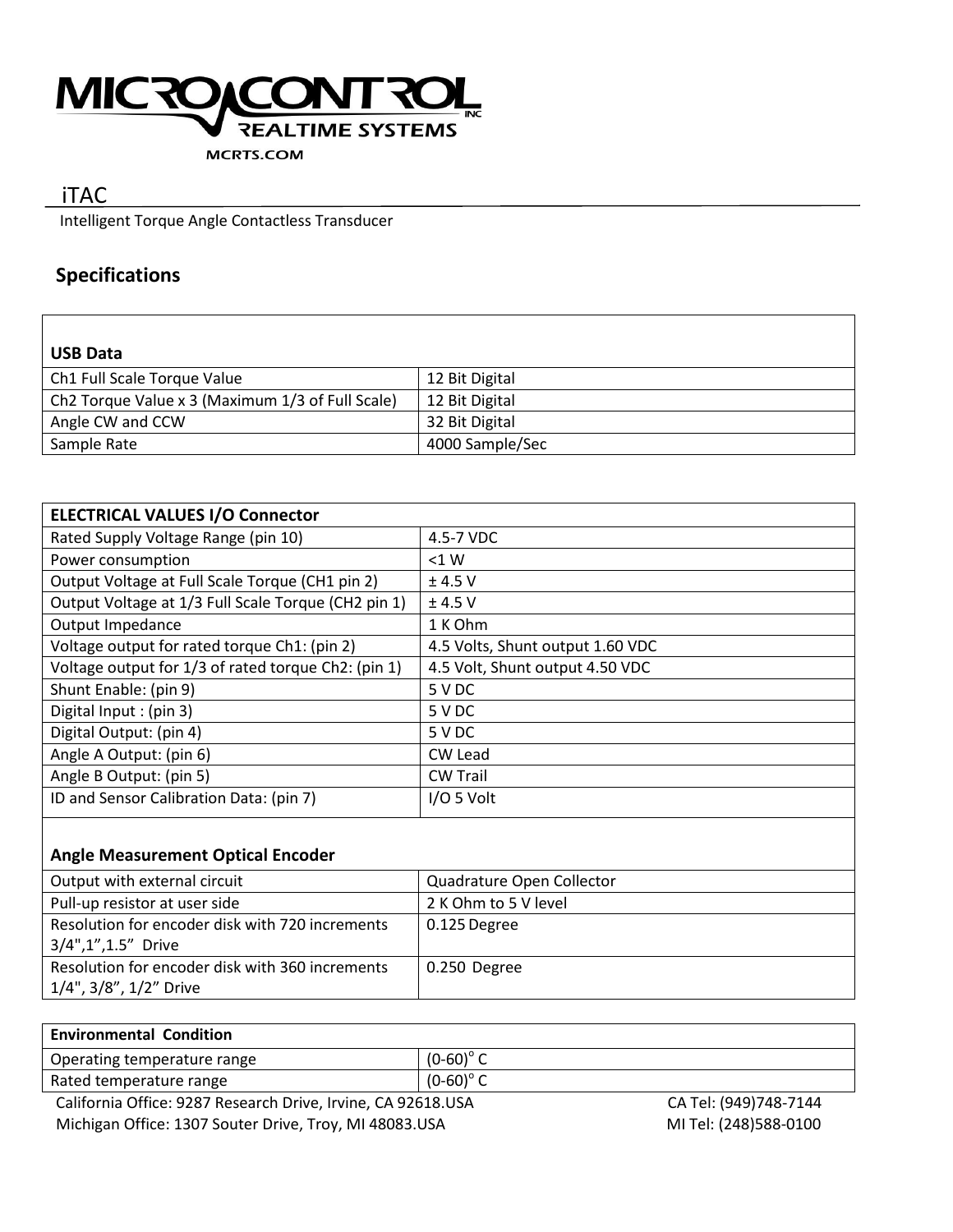

#### **MCRTS.COM**

## iTAC

Intelligent Torque Angle Contactless Transducer

| <b>Mechanical Values</b>                       |                       |  |  |  |
|------------------------------------------------|-----------------------|--|--|--|
| Relative linearity deviation (standard sensor) | $(0-2000)$ N.M        |  |  |  |
| Measuring range                                | $5 + 0.2 %$ F.S.      |  |  |  |
| Non-Linearity (dual range sensor)              | $<$ ± 0.2 % F.S.      |  |  |  |
| <b>Hysteresis</b>                              | $<$ ± 0.2 % F.S.      |  |  |  |
| Max. Operating torque (standard sensor)        | 150 % of rated torque |  |  |  |

| <b>Electrical connections</b> |                                                |
|-------------------------------|------------------------------------------------|
| I/O Connector                 | Hirose HR10A-10R-10SB(71)                      |
| I/O Mating Connector          | Hirose HR10A-10P-10P(73)                       |
| <b>USB</b>                    | Mini USB Plug Connector                        |
| <b>Fixing Method</b>          | Mounting holes are located on the side or base |

### **Guide to Calculating Extraneous Loads**

Micro Control Inc provides reliable data that helps the customers in determining the right product for their application. We provide this "Extraneous Loads & Coefficients Guide" in order to help the customers to determine the adequacy of the sensor in the presence of loads and moments that are not in the intended direction of the sensor**.**



Michigan Office: 1307 Souter Drive, Troy, MI 48083.USA MITEL: (248)588-0100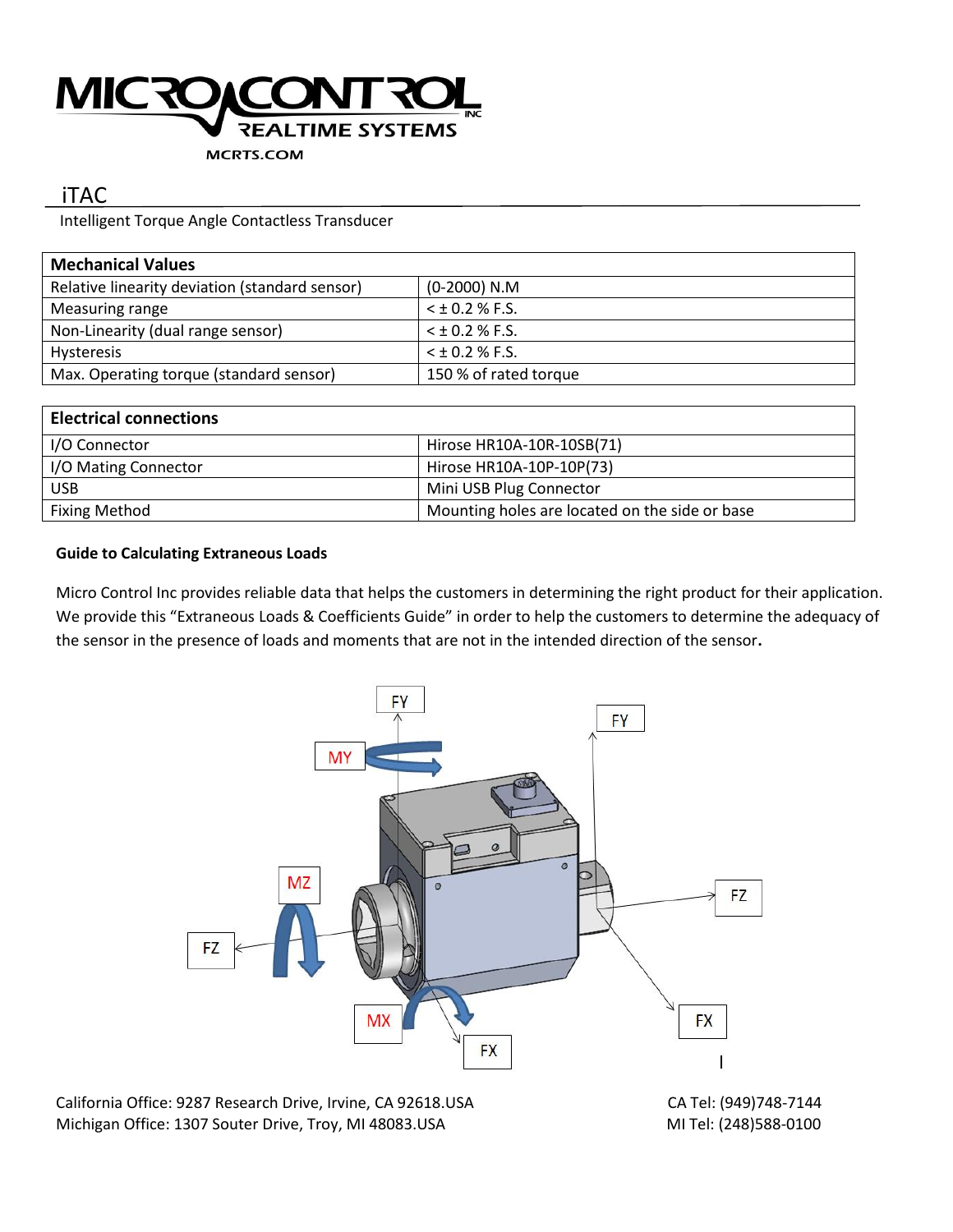

### iTAC

Intelligent Torque Angle Contactless Transducer

### **Loads (Fx, Fy, Fz [N])**

Defined as a load along each respective axis, these forces are applied by the customer during or after installation. The direction of each load is indicated on the specification sheet of each load cell model.

### **Moments (Mx, My, Mz [N-M]).**

Moments (torques) are forces that cause the structure to either bend or rotate label the axes correctly on each of iTAC sensors, please refer to the Data Sheet of the Contactless torque Sensors. Using this information, Micro Control utilizes a combined stress equation to determine whether or not a sensor is suitable for the application.

### CALCULATING THE EXTERNAL LOADS

There are four easy steps in determining if the external loads are acceptable on the load cell:

- 1. Determine the extraneous forces and moments that will be acting on the sensor
- 2. Select the extraneous load coefficients provided by the table for the sensor's capacity
- 3. Lastly solve the basic equation for the combined stress due to all the loads from step
- 4. The calculated combined stress should be equal to or less that the chosen  $\sigma(Max)$  from step 3. If you exceed

The allowable stress value, a higher capacity model should be chosen. The basic equation for combined stress is the following:

 $\sigma(Max) \ge (A)|FX| + (B)|FY| + (C)|FZ| + (D)|MX| + (E)|MY| + (F)|MZ|$ 

A, B, C, D, E, F are the coefficients (step 3) determined by Micro Control Inc. The units of A, B and C are provided in  $m^2$ , whereas the units of D, E, and F are provided in m. The resulting answer from the equation above has units of N/M<sup>2</sup>.

California Office: 9287 Research Drive, Irvine, CA 92618.USA CA TEL: (949)748-7144 Michigan Office: 1307 Souter Drive, Troy, MI 48083.USA MICHIGAN MITel: (248)588-0100